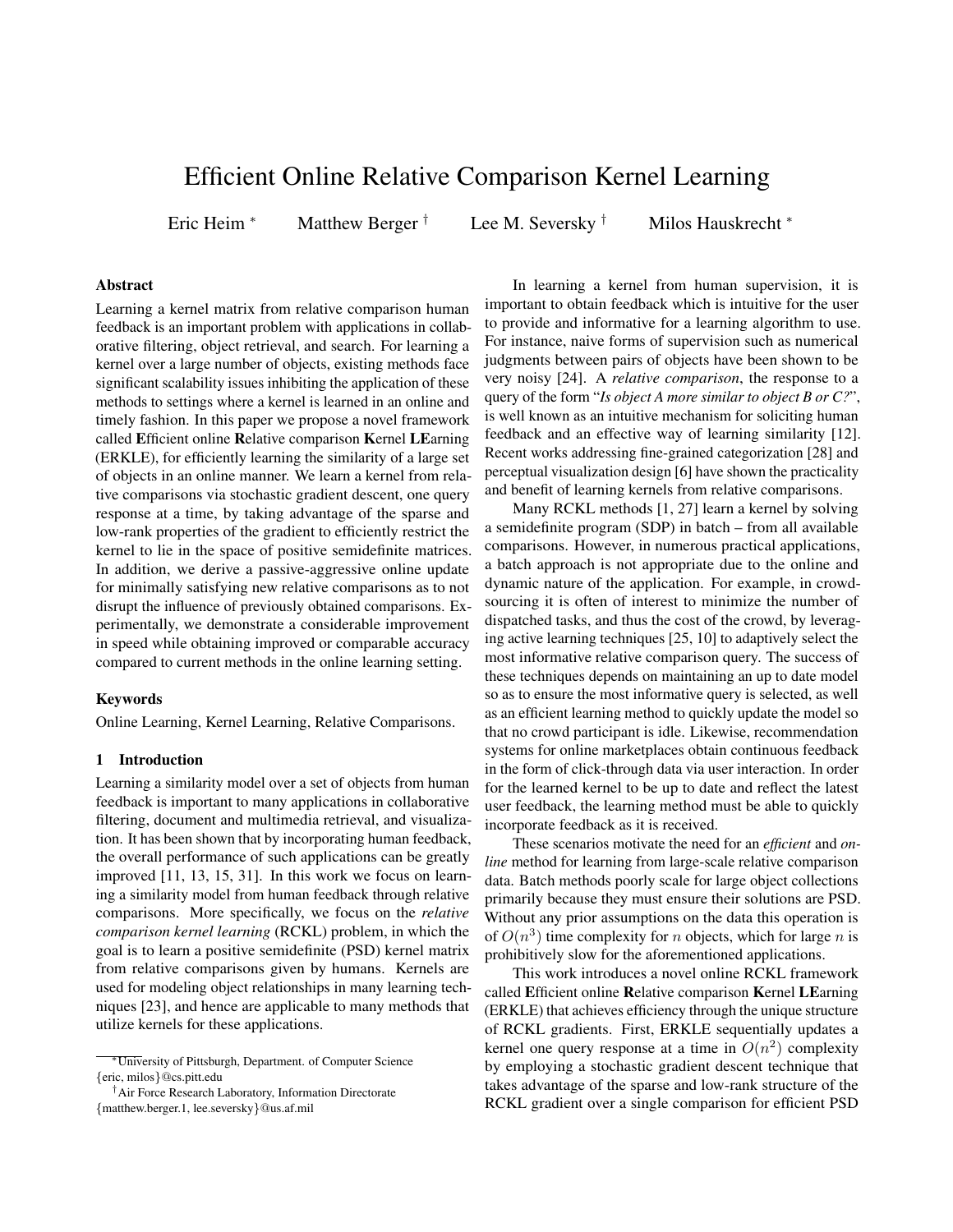projections. We show that the gradient structure not only enables an efficient update that requires finding only the smallest eigenvalue and eigenvector, but generalizes several well-known convex RCKL methods [1, 27]. Second, the structure of the gradient also reveals a simple way to bound the smallest eigenvalue after each gradient step, allowing certain updates to be performed in constant time. Third, motivated by previous work in online learning [5], we also derive a passive-aggressive version of ERKLE to ensure learned kernels model the most recently obtained relative comparisons without over-fitting. The passive-aggressive scheme in conjunction with the smallest eigenvalue bound allows us to skip many PSD projections, yielding a very efficient yet effective kernel learning method.

Experimentally, we show that ERKLE is able to efficiently produce high-quality kernels in an online setting under different scenarios: learning from a small number of relative comparisons, noisy comparisons, as well as low dimensional data distributions. We show that on synthetic and real-world datasets we obtain both improved performance and faster run times compared to batch RCKL methods. In summary, we believe our method now makes it practical to learn kernels from human-provided comparisons over large-scale datasets.

## 2 Related Work

The problem of learning a kernel matrix, driven by relative comparison feedback, has been the focus of much recent work. Most recent techniques primarily differ by the choice of loss function. For instance, Generalized Non-metric Multidimensional Scaling [1] employs hinge loss, Crowd Kernel Learning [25] uses a probabilistic, scale-invariant loss, and Stochastic Triplet Embedding [27] uses a logistic loss.

The aforementioned RCKL methods can be viewed as solving a kernelized special case of the classic non-metric multidimensional scaling problem [14], where the goal is to find an embedding of objects in  $\mathbb{R}^d$  such that they satisfy given Euclidean distance constraints. In contrast to many of the kernel-learning formulations, their analogous embeddinglearning counterparts are non-convex optimization problems, which only guarantee convergence to a local minimum. In the typical non-convex batch setting, multiple solutions are found with different initializations and the best is chosen among them. This strategy is poorly suited for the online setting where triplets are being observed sequentially, and which solution is best may change as feedback is received.

In this work we consider the online RCKL problem, where one is sequentially acquiring relative comparisons among a large collection of objects. Stochastic gradient descent techniques [21] are a popular class of methods for a very general class of functions [3] that can be applied to online learning. Recent stochastic, online techniques [30, 22] have demonstrated competitive performance with batch techniques. In addition, efficient methods have been developed to solve

SDPs in an online fashion [8, 16]. The work of [4] shows how to devise efficient update schemes for solving SDPs when the gradient of the objective function is low-rank. We build upon and improve the efficiency of this work, by taking advantage of the sparse and low-rank structure of the gradient common in convex RCKL formulations.

Our passive-aggressive step size procedure is informed by [5] for other learning problems. In their work, the authors create a passive-aggressive online update rule for classic SVM formulations used in problems such as binary/multiclass classification and regression. In deriving such an update for different RCKL loss functions, we relate how different methods can be utilized under a common passive-aggressive framework. To our knowledge, such an update for RCKL problems and the associated analysis has not been done.

#### 3 Preliminaries

In this section, we formally define RCKL and provide a brief overview of RCKL methods. Let  $S_{+}^{n}$  be the set of  $n \times n$ PSD matrices, and  $M^{ab}$  be the entry at row a column b of a matrix M. The goal of RCKL is to learn a PSD kernel matrix  $\mathbf{K} \in S_{+}^{n}$  over *n* objects, given a set  $\mathcal{T}$  of triplets:

(3.1)  $\mathcal{T} = \{(a, b, c) \mid a \text{ is more similar to } b \text{ than } c\}$ 

such that squared distance constraints are satisfied:

(3.2) 
$$
\forall_{(a,b,c)\in\mathcal{T}}: d_{\mathbf{K}}^2(a,b) < d_{\mathbf{K}}^2(a,c)
$$
  
where 
$$
d_{\mathbf{K}}^2(a,b) = \mathbf{K}^{aa} + \mathbf{K}^{bb} - 2\mathbf{K}^{ab}.
$$

We say a kernel **K** satisfies a triplet  $t_i = (a_i, b_i, c_i) \in \mathcal{T}$  if the constraint in (3.2) corresponding to  $t_i$  is satisfied.

In this work, we consider triplets that are answers to relative comparison queries posed to one or more people. We define a query  $q$  to have three components, a "head" object h to be compared with two objects  $o^1$  and  $o^2$ . A query  $q = (h, \{o^1, o^2\})$  can be answered by either the triplet  $(h, o<sup>1</sup>, o<sup>2</sup>)$  or  $(h, o<sup>2</sup>, o<sup>1</sup>)$ . In order to model a complete notion of the desired human similarity space, a learned kernel should not only satisfy triplets that were obtained (observed), but also be general enough to satisfy unobtained (unobserved) triplets that reflect true relationships among objects.

3.1 RCKL Formulation Many RCKL methods can be generalized by the following SDP:

(3.3) 
$$
\begin{array}{c}\n\min_{\mathbf{K}} L(\mathbf{K}, \mathcal{T}) + \tau \text{Trace}(\mathbf{K}) \\
\text{s.t.} \quad \mathbf{K} \succeq 0.\n\end{array}
$$

The objective function is composed of two terms. The first term is a function  $L$  measuring how much loss  $K$  incurs for not satisfying triplets in  $T$ . The second term is a trace regularization on K. Trace regularization is used as a convex approximation of the non-convex rank function. Higher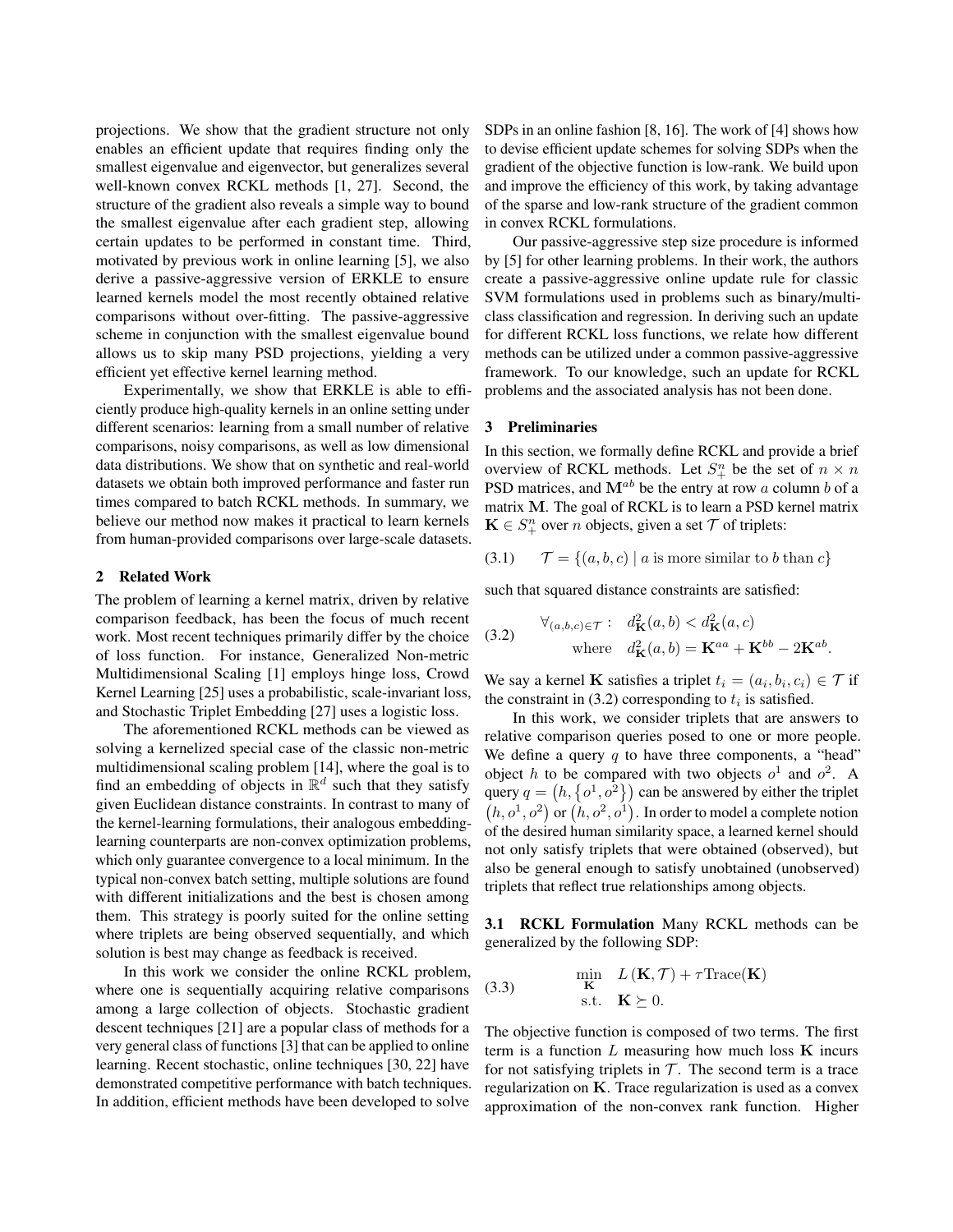values of  $\tau$  enforce that (3.3) produces lower-complexity similarity models. Finally, **K** is constrained to be PSD.

The loss function in the objective can be decomposed into the sum of losses over individual triplets:

(3.4) 
$$
L(\mathbf{K}, \mathcal{T}) = \sum_{t \in \mathcal{T}} l(\mathbf{K}, t).
$$

Existing RCKL methods differ in the choice of the loss function *l*. The Stochastic Triplet Embedding (STE) approach of [27] defines  $l(\mathbf{K}, t) = -\log p_t^{\mathbf{K}}$  as the loss function, where  $p_t^{\mathbf{K}}$  is the probability that a triplet is satisfied:

$$
(3.5) \quad p_{t=(a,b,c)}^{\mathbf{K}} = \frac{\exp(-d_{\mathbf{K}}^2(a,b))}{\exp(-d_{\mathbf{K}}^2(a,b)) + \exp(-d_{\mathbf{K}}^2(a,c))}.
$$

Generalized Nonmetric Multidimensional Scaling (GNMDS) [1] uses a hinge loss, where  $l(K, t = (a, b, c))$  is defined as:

(3.6) 
$$
\max(0, d_K^2(a, b) - d_K^2(a, c) + 1).
$$

For either loss function  $l$ , (3.3) is a convex optimization problem and the globally optimal solution is found by performing projected gradient descent, which consists of two update steps. The first step is a simple descending step along the gradient of the objective:

(3.7) 
$$
\mathbf{K}'_i = \mathbf{K}_{i-1} - \delta_i \left( \nabla L \left( \mathbf{K}_{i-1}, \mathcal{T} \right) + \tau \mathbf{I} \right),
$$

where *i* denotes the current iteration,  $\delta_i$  is the learning rate. The second step projects the result of the first gradient step onto the PSD cone:

$$
\mathbf{K}_{i} = \Pi_{S_{+}}\left(\mathbf{K}_{i}'\right).
$$

These steps are iterated until convergence.

## 4 Efficient Online Relative Comparison Kernel Learning (ERKLE)

The main computational bottleneck of traditional RCKL methods is the projection onto the PSD cone,  $\Pi_{S_+}$ . This projection is commonly found by first taking the eigendecomposition of  $\mathbf{K}'_i = \mathbf{V} \mathbf{\Lambda} \mathbf{V}^T$  and setting all negative eigenvalues to 0, i.e.  $\mathbf{K}_i = \mathbf{V}[\mathbf{\Lambda}]_+ \mathbf{V}^t$ , where  $[\cdot]_+$  is defined on diagonal entries of a matrix as  $[\mathbf{\Lambda}^{ii}]_+ = \max(0, \mathbf{\Lambda}^{ii})$ . Absent of any prior knowledge on the structure of  $\mathbf{K}'_i$ , its full eigendecomposition is necessary for the projection. Since this is an  $O(n^3)$ operation, the projection step renders batch methods computationally prohibitive for learning the similarity of a large number of objects in an online manner.

4.1 Stochastic Gradient Step To create an efficient and online framework for RCKL – ERKLE – we first leverage the form of common RCKL loss functions to produce a stochastic update with respect to a single triplet. As shown in (3.4), the loss function L naturally decomposes into the sum over losses l defined on individual observations (triplets in our case). From this decomposition, ERKLE first performs the following stochastic gradient step:

(4.9) 
$$
\mathbf{K}'_j \leftarrow \mathbf{K}_{j-1} - \delta_j \nabla l \left( \mathbf{K}_{j-1}, t_j \right),
$$

where triplets  $t_1, ..., t_{j-1}$  have been observed,  $\mathbf{K}_{j-1}$  is the online solution after observing the  $j - 1$  triplet,

Performing a stochastic optimization gives ERKLE an advantage over current RCKL methods that perform batch optimizations. Batch methods attempt to minimize a loss function over a training set. Doing so minimizes empirical risk with respect to particular training samples. Classically, this is used to estimate the expected risk of the ground truth distribution over all samples. Obtaining triplets in an online fashion from a source can be viewed as directly sampling triplets from the ground truth distribution at random. As such, taking stochastic steps over samples directly minimizes expected risk with respect to the ground truth distribution of triplets. Because of this characteristic, stochastic methods tend to generalize better to unobserved samples. See [3] for more details on stochastic methods and their properties.

Note that our online formulation does not include trace regularization. Although this may impact our method in generalizing to unseen triplets, our online formulation achieves good generalization through carefully constructed, data-dependent step sizes  $\delta_j$ , as detailed in Section 4.3.

4.2 Efficient Projection In order to retain positive semidefiniteness, after taking a stochastic gradient step the resulting matrix  $K'_{j}$  must be projected onto the PSD cone. Following the procedure of  $\Pi_{S_+}$  is prohibitively expensive for our online setting. Instead, for RCKL methods we can take advantage of the sparse and low-rank nature of the gradient to devise an efficient projection scheme. To this end, we introduce a *canonical gradient matrix* G over a triplet  $t = (a, b, c)$ , where the entries are defined as:

(4.10) 
$$
\mathbf{G}^{ij} = \begin{cases}\n-2 & \text{if } i = a, j = b \text{ or } i = b, j = a \\
2 & \text{if } i = a, j = c \text{ or } i = c, j = a \\
1 & \text{if } i = b, j = b \\
-1 & \text{if } i = c, j = c \\
0 & \text{otherwise.} \n\end{cases}
$$

Now consider the following choice for the stochastic step:

(4.11) 
$$
\nabla l(\mathbf{K},t) = f(\mathbf{K},t)\mathbf{G},
$$

where  $f$  is a real-valued function. With  $(4.11)$  as the gradient in (4.9),  $\mathbf{K}_{j-1}$  is updated by increasing entries corresponding to the similarity between objects  $a$  and  $b$  and decreasing the similarity between a and c by a factor of  $f(\mathbf{K}_{j-1}, t_j)$ .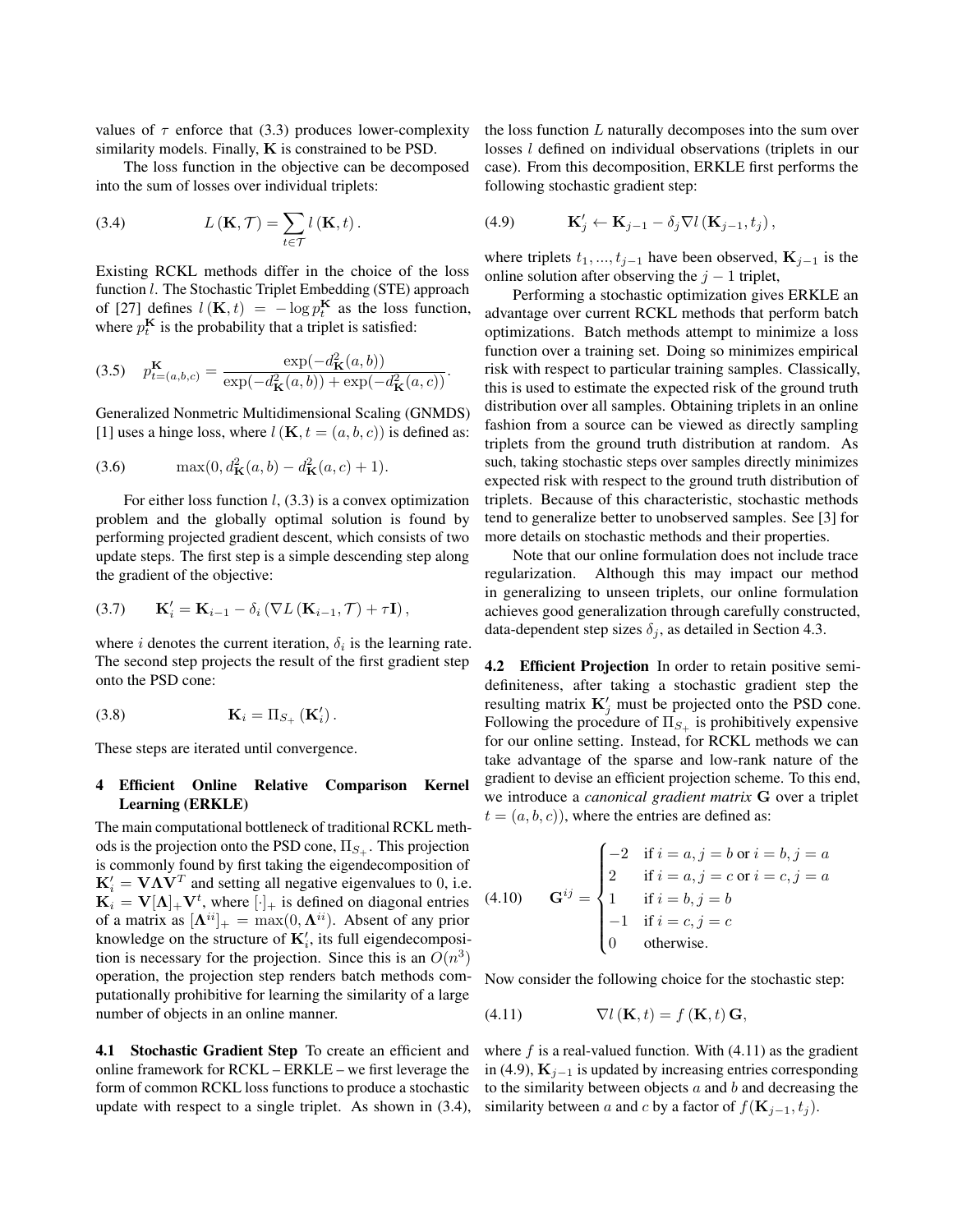The function  $f$  can be defined such that we recover the gradients of l for different convex RCKL formulations. The stochastic gradient for STE can be obtained by defining f as:

$$
(4.12) \t f(\mathbf{K},t) = 1 - p_t^{\mathbf{K}}
$$

Similarly, by defining  $f$  to be:

(4.13) 
$$
f(\mathbf{K},t) = \begin{cases} 1 & \text{if } d_{\mathbf{K}}^2(a,b) + 1 < d_{\mathbf{K}}^2(a,c) \\ 0 & \text{otherwise} \end{cases}
$$

the stochastic gradient for GNMDS is obtained. Note, that this not only generalizes these two methods for use in our online framework but also suggests a simple way to create new online RCKL methods by designing a function  $f$  that weighs the contribution of individual triplets.

Decomposing the online updates in such a way reveals a key insight into how to perform efficient projections onto the PSD cone after the stochastic step. Algorithm 1 outlines the procedure for efficient projection in ERKLE. Here,  $\lambda_{\downarrow}$  and  $v_{\perp}$  are the smallest eigenvalue and eigenvector of matrix  $K$ . This procedure has a time complexity  $O(n^2)$  due to finding  $\lambda_{\downarrow}$  and  $\mathbf{v}_{\downarrow}$ . To show that Algorithm 1 does indeed perform the correct projection, we prove the following theorem:

# THEOREM 4.1. *Algorithm 1 results in a PSD matrix*  $\mathbf{K}_i$  *that is closest to*  $\mathbf{K}'_j$  *in terms of Frobenius distance.*

*Proof.* Let  $\mathbf{K}_0 \in S^n_+$  (i.e. identity). We use this as our base case and show inductively that after each iteration of the main loop,  $\mathbf{K}_j$  remains PSD. Let  $\gamma_j = \delta_j f(\mathbf{K}_{j-1}, t_j)$ be the *magnitude* of an update. By (4.11), the update in Equation (4.9) can be written as  $\mathbf{K}_{j-1} - \gamma_j \mathbf{G}$ . The only nonzero eigenvalues of  $-\gamma_j \mathbf{G}$  are  $\lambda_1 = 3\gamma_j$  and  $\lambda_2 =$  $-3\gamma_j$ . It follows from Weyl's inequality that the matrix  $\mathbf{K}'_j = \mathbf{K}_{j-1} - \gamma_j \mathbf{G}$  has *at most* one negative eigenvalue. If  $\mathbf{K}'_j$  has no negative eigenvalues, then it is PSD (line 6 of Algorithm (1)). If  $\mathbf{K}'_j$  has one negative eigenvalue, line 4 of Algorithm 1 results in a PSD matrix  $\mathbf{K}_j$  that is closest to  $\mathbf{K}'_j$ in terms of Frobenius distance by Case 2 of Theorem 4 in [4].

The important implication of Thm. 4.1 is that ERKLE can incorporate a triplet into a kernel in  $O(n^2)$  time by performing the efficient projection outlined in Algorithm 1. Furthermore, if a step is sufficiently small, then no projection is needed at all. Let  $\lambda_j^0$  be the smallest eigenvalue of  $\mathbf{K}_j$ . By Weyl's inequality, if  $\lambda_j^0 - 3\gamma_j \ge 0$ , then all eigenvalues of  $\mathbf{K}'_{j+1}$  are greater than or equal to 0. This can be used to skip the projection step when the update is known to result in a PSD matrix. In our algorithm, we lower bound the smallest eigenvalue by maintaining a conservative estimate  $\hat{\lambda}_j^0$ . Initially,  $\hat{\lambda}_0^0 \leftarrow \lambda_0^0$ . It is updated each iteration with it's lower bound  $\hat{\lambda}_{j}^{0} \leftarrow \hat{\lambda}_{j-1}^{0} - 3\gamma_{j}$ . If  $\hat{\lambda}_{j}^{0} < 0$ , then Alg. 1 is used to project onto the PSD cone and  $\hat{\lambda}_j^0 \leftarrow \max(0, \lambda_\downarrow)$ . Otherwise, no projection is performed. In the case where  $\lambda_0^0 \gg -3\gamma_j$ , this simple lower-bounding procedure can save many eigenvalue/eigenvector computations.

| <b>Algorithm 1</b> Efficient PSD Projection |                                                                                         |
|---------------------------------------------|-----------------------------------------------------------------------------------------|
| 1: <b>procedure</b> $\Pi^1_+(\mathbf{K})$   |                                                                                         |
| 2:                                          | Find $\lambda_{\downarrow}$ and $\mathbf{v}_{\downarrow}$ from <b>K</b>                 |
| 3:                                          | if $\lambda_{\downarrow} < 0$ then                                                      |
| 4:                                          | return $\mathbf{K} - \lambda_{\downarrow} \mathbf{v}_{\downarrow} \mathbf{v}_{\perp}^T$ |
| 5:                                          | else                                                                                    |
| 6:                                          | return K                                                                                |
| 7:                                          | end if                                                                                  |
| 8: end procedure                            |                                                                                         |

4.3 Passive-Aggressive Updates A key difference between the batch and stochastic RCKL updates is the magnitude of the updates. For both methods the magnitude of the updates with respect to a single triplet  $t$  is a function of a learning rate and how well the previous solution satisfies  $t$ . In the previous section we denoted the magnitude of an ERKLE update as  $\gamma_i$ . In the batch setting, the same learning rate  $\delta_i$ is used for all triplets in a given step. In contrast, traditional stochastic methods use different learning rates  $\delta_j$  over data samples to accelerate convergence, where the  $\delta_i$  are designed to satisfy certain conditions. Early work [3] on the topic of learning rates suggest that  $\delta_j$  should satisfy two constraints:  $\sum_{j=1}^{\infty} \delta_j^2 < \infty$  and  $\sum_{j=1}^{\infty} \delta_j = \infty$ . For example  $\delta_j = 1/j$ satisfies these constraints. Later work [18] suggests a more aggressive setting of  $\delta_j = 1/\sqrt{j}$ .

In our setting, however, we prefer to treat triplets equally: current triplets should not have more influence than preceding triplets. On the other hand, we do not wish to over-fit to the most recently obtained triplets. It is this observation that motivates Passive-Aggressive (PA) Online Learning [5]. In the RCKL setting, the general idea is that if the previous solution  $\mathbf{K}_{j-1}$  satisfies a newly obtained triplet  $t_j = (a, b, c)$ by a margin of 1, then do not update the kernel (passive). Otherwise, update the kernel so that the kernel is changed the minimal amount, but  $t_i$  is satisfied by a margin of 1 (aggressive). A fortunate side effect of choosing minimally sized updates is that updates are less likely to result in non-PSD matrices than larger steps, thus further reducing the number of projections onto the PSD cone via our conservative eigenvalue estimate (Section 4.2).

To derive a passive-aggressive update for ERKLE, we wish to learn a magnitude of a stochastic step  $\gamma_i$  =  $\delta_j f(\mathbf{K}_{j-1}, t_j)$  with passive-aggressive properties. f as defined by GNMDS in (4.13) is inherently passive, but if  $\mathbf{K}_{i-1}$ does not satisfy the margin constraint, it takes a step independent of how close the previous solution is to satisfying  $t_i$ . As such, we wish to find a  $\delta_j$  that takes an aggressive step. We do this by solving the following optimization problem:

(4.14) 
$$
\begin{array}{ll}\n\min_{\delta_j} & \delta_j^2 \\
\text{s.t.} & d^2_{\mathbf{K}'_j}(a, b) + 1 \leq d^2_{\mathbf{K}'_j}(a, c), \delta_j \geq 0\n\end{array}
$$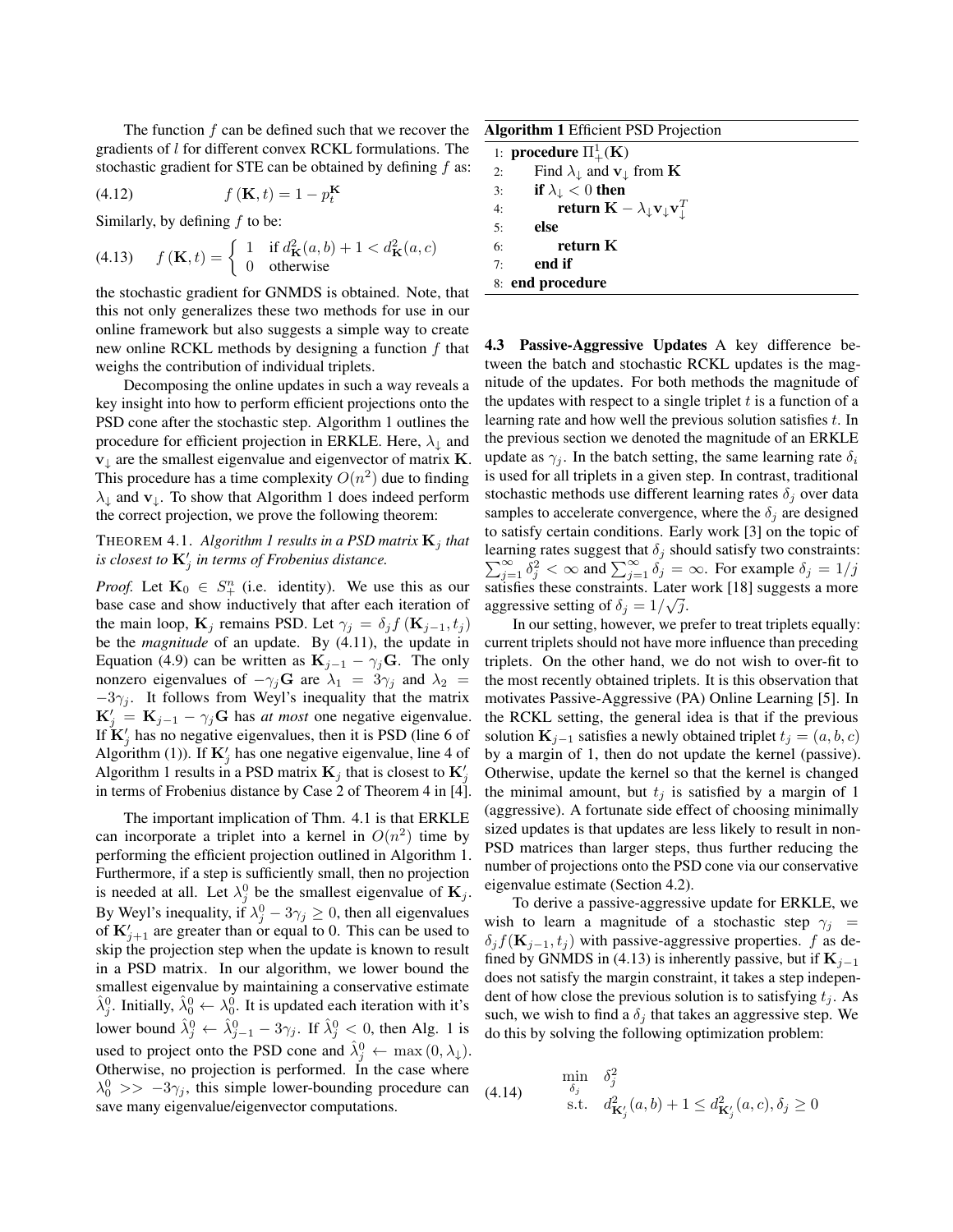By  $(4.11)$  and  $(4.13)$ , the first constraint can be rewritten as:

(4.15) 
$$
d_{\mathbf{K}_{j-1}}^2(a,b) - d_{\mathbf{K}_{j-1}}^2(a,c) - 10\delta_j + 1 \le 0
$$

With the assumption that the triplet is not satisfied by a margin of one in  $K_{i-1}$ , no update is required; otherwise, only a positive value of  $\delta_j$  can satisfy (4.15), making the positive constraint on  $\delta_j$  redundant. Also, the smallest  $\delta_j$  that satisfies (4.15) is the one that makes the left hand side exactly zero. As a result, the inequality constraint can be handled as equality. To find the optimum we first write the Lagrangian  $\mathcal{L}(\delta_i, \alpha)$ :

$$
(4.16) \quad \delta_j^2 + \alpha \left( d_{\mathbf{K}_{j-1}}^2(a, b) - d_{\mathbf{K}_{j-1}}^2(a, c) - 10\delta_j + 1 \right)
$$

Taking the partial derivative of (4.16) with respect to  $\delta_j$ , setting it to 0, and solving for  $\delta_j$  results in  $\delta_j = 5\alpha$ . Substituting this back into (4.16) makes the Lagrangian:

$$
(4.17) \qquad -25\alpha^2 + \alpha \left(d_{\mathbf{K}_{j-1}}^2(a,b) - d_{\mathbf{K}_{j-1}}^2(a,c) + 1\right)
$$

Taking the partial derivative of (4.17) with respect to  $\alpha$ , setting it to 0, solving for  $\alpha$  and then substituting this back into  $\delta_j = 5\alpha$  results in the minimum step size that satisfies the margin constraint:

(4.18) 
$$
\delta_j = \frac{d_{\mathbf{K}_{j-1}}^2(a,b) - d_{\mathbf{K}_{j-1}}^2(a,c) + 1}{10}
$$

A similar passive-aggressive update can be derived using the probability of a triplet being satisfied in STE. Consider the following optimization:

(4.19) 
$$
\begin{aligned}\n\min_{\delta_j} & \delta_j^2 \\
\text{s.t.} & p_{t_j}^{\mathbf{K}'_j} \ge P, \delta_j \ge 0\n\end{aligned}
$$

In (4.19) the minimal step size is chosen such that the probability that a triplet is satisfied after the update is greater than or equal to a given probability  $P \in (0.5, 1)$ . Using (4.19), we derive the following step size:

(4.20) 
$$
\delta_j = \frac{d_{\mathbf{K}_{j-1}}^2(a,b) - d_{\mathbf{K}_{j-1}}^2(a,c) + \kappa}{10}
$$

where  $\kappa = \log(P) - \log(1 - P)$ . The full derivation is given in the extended version of this work [9]. Both derivations reveal that passive-aggressive updates using STE and GNMDS are similar. Setting  $P = \frac{e}{1+e}$  in (4.20) recovers the GNMDS passive-aggressive step in (4.18), and changing the margin in  $(4.18)$  recovers different settings of P.

Note that using (4.18) as a step size results in a  $\mathbf{K}'_j$  with the intended passive-aggressive property, not necessarily  $\mathbf{K}_j$ after the projection. We choose to find a passive-aggressive step size instead of a full update for computational efficiency. Finding a true passive-aggressive step size with respect to

 $K_i$  would require iteratively projecting onto the PSD cone, which is computationally prohibitive in the online setting. In practice,  $d_{\mathbf{K}'_j}^2$  is a good approximation to  $d_{\mathbf{K}_j}^2$ , as their difference is dependent on the magnitude of the (potentially) negative eigenvalue of  $\mathbf{K}'_j$ , which tends to be small.

Even for a proper setting of  $\delta_i$ , it has been shown that stochastic methods perform best when multiple rounds of updates or passes are performed on the observed samples [2, 20, 29]. For our problem setting, this indicates that ERKLE may benefit from revisiting triplets that were previously used to update the kernel. In our experiments we perform a simple multi-pass scheme where for each new triplet, ERKLE not only steps over the most recently obtained triplet, but also a number of randomly sampled triplets from the set of previously obtained triplets. We denote the number of "passes" ERKLE performs each time a new triplet is observed as  $\beta$ . Algorithm 1 of [9] describes this process in more detail. Using this simple approach is sufficient for ERKLE to maintain high accuracy while still ensuring computational efficiency.

#### 5 Experiments

In this section, we evaluate ERKLE by comparing it to batch RCKL methods. Batch methods are not truly applicable to the online learning setting, but can be applied in what is often called "mini-batches". In the mini-batch learning setting, every time a new batch of m triplets are received, batch RCKL is trained over all triplets obtained so far (e.g. if  $m = 100$ ) after two mini-batches are received, then the batch methods are trained using 200 triplets). Thus, after all triplets are received via mini-batches, the batch methods are trained on the full training set, as in the true batch setting.

We evaluate each method on four different data sets. First, we start with a small-scale synthetic experiment to evaluate how the methods perform in an idealized setting. Second, a large-scale synthetic experiment is run to show how ERKLE and batch compare in terms of practical run time. Third, a data set of triplets over popular music artists is used to evaluate how the methods perform in a real-world setting with moderate triplet noise. Finally, ERKLE and batch RCKL are evaluated on a data set of triplets over scene images, which consist of a small number of triplets, thus focusing on the performance of these methods with very little feedback.

For these experiments, we wish to see how the learned kernels generalize to held out triplets, as triplets are obtained. This is important in real-world applications where the goal is to accurately model all the relationships among objects, not just the observed ones. Because of this, we use *normalized test error* for evaluation, which we define as the total number of unsatisfied test triplets by a learned kernel divided by the total number of test triplets. This metric effectively measures how well each method can utilize the obtained (training) triplets to generalize to unseen relative comparisons.

Unless otherwise noted, the experiments were run with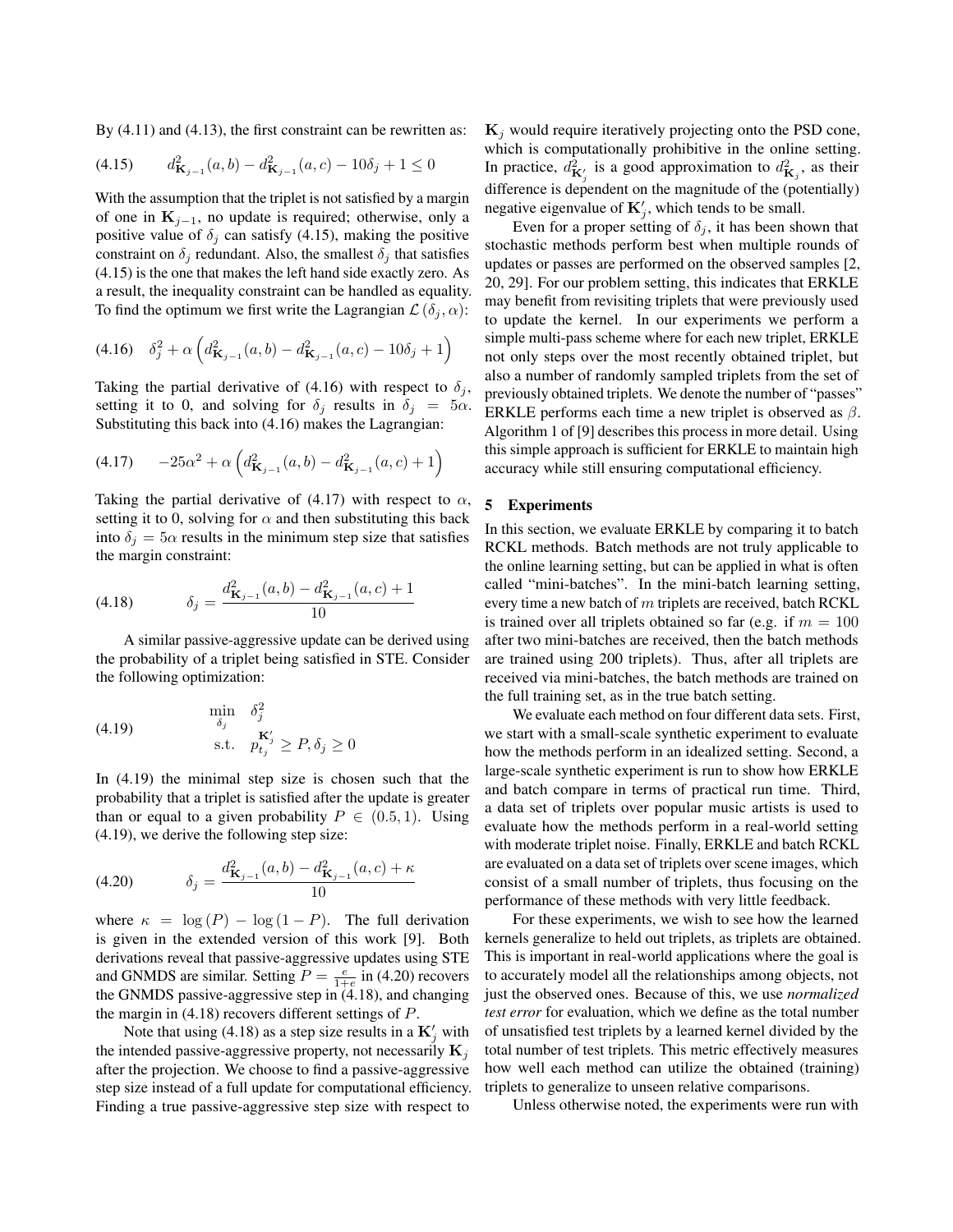

Figure 1: Results from experiments on the small synthetic data set (10 trials)

the following specifications. Each method started with an initial kernel set to identity in order to give no method an advantage (all methods initially satisfy no triplets). All batch methods were terminated after a maximum of 1000 iterations or when the change in objective between iterations was less than  $10^{-7}$ . We denote the batch methods with the suffix "-Batch" (e.g. STE-Batch), the ERKLE variants with "-ERKLE" (e.g. STE-ERKLE), and passive-aggressive ERKLE as PA-ERKLE. The mini-batch size is 100, and all methods are evaluated every 100 observed triplets.

We used the batch STE, GNMDS, and CKL (Crowd Kernel Learning [25]) MATLAB implementations specified by [27] in which the *eig* MATLAB function is used to perform eigdecomposition for projection onto the PSD cone. ERKLE was also implemented in MATLAB, where the *eigs* function is used to find a single eigenvalue/eigenvector pair with smallest eigenvalue. The  $\tau$  hyperparameter was chosen to be the best performing setting over ten varying options. The timed experiments were performed on an Intel Core i5-4670K CPU @ 3.4 GHz with 16 GB of RAM on a single thread. Each experiment was performed with ten trials, each with different, randomly chosen test, train and validation sets. The error bars in the graphs represent the 95% confidence interval.

5.1 Small-Scale Synthetic Data Our first experiment is to test each method on an ideal, small-scale, synthetic data set. We created the synthetic data set by first generating 100 data points ( $n = 100$ ) in  $\mathbb{R}^{50}$  from  $\mathcal{N}(0, 1)$ . Using the distances between points, we answered all possible relative comparison queries, resulting in 485,100 triplets. 10,000 triplets were used as the train set and the rest were used as the test set.

Discussion: Figure 1a shows the effect that the learning rate parameter  $\delta_i$  has on the performance of ERKLE as more triplets are observed in an online fashion. For a setting of  $1/i$ , the learning rate decays too rapidly to improve performance significantly after  $j = 3000$ . The learning rate  $1/\sqrt{j}$  performs better, but still levels off, faster than the final

two methods. The last two methods have learning rates that are independent of the number of observed triplets. STE-ERKLE with a constant learning rate and PA-ERKLE take steps solely based on how well the current solution satisfies the observed triplet, and vastly outperform the alternative learning rates based on number of observations. This result indicates that reducing the influence of a triplet because it was observed later has an adverse effect on the ability of a learned kernel to generalize to unobserved triplets.

Figure 1b shows the performance of STE-ERKLE (with  $\delta_i$  set to 1), and PA-ERKLE compared to three batch RCKL methods. The  $\tau$  hyperparameter was chosen by selecting the best setting over choices as evaluated on the test set. With a single pass over the data ( $\beta = 1$ ), both ERKLE methods outperformed all batch methods slightly. With ten passes over the data, the ERKLE methods outperformed the batch methods by a large margin. In addition, the batch methods level off more quickly than the ERKLE methods, indicating that if more triplets were obtained, the ERKLE methods would further outperform even the batch methods. We believe that these results show that by minimizing the expected risk directly, ERKLE is able to learn a more general kernel than batch methods that minimize empirical risk.

To compare the methods in an implementationindependent manner, we evaluate two ERKLE methods and two batch RCKL methods as a function of how many effective "passes" each method performed on the data. For ERKLE, this amounts to the setting of the  $\beta$  parameter. For the batch RCKL methods, this is the number of full gradient steps it takes. Each method was run over all training triplets with the step size  $\delta_i$  validated on the test set for the batch methods. Figure 1c shows the results, and clearly indicates that if only few passes through the data can be performed, then ERKLE will outperform batch methods by a wide margin.

5.2 Large-Scale Synthetic Data Next, we evaluated how PA-ERKLE compared to batch GNMDS in terms of practical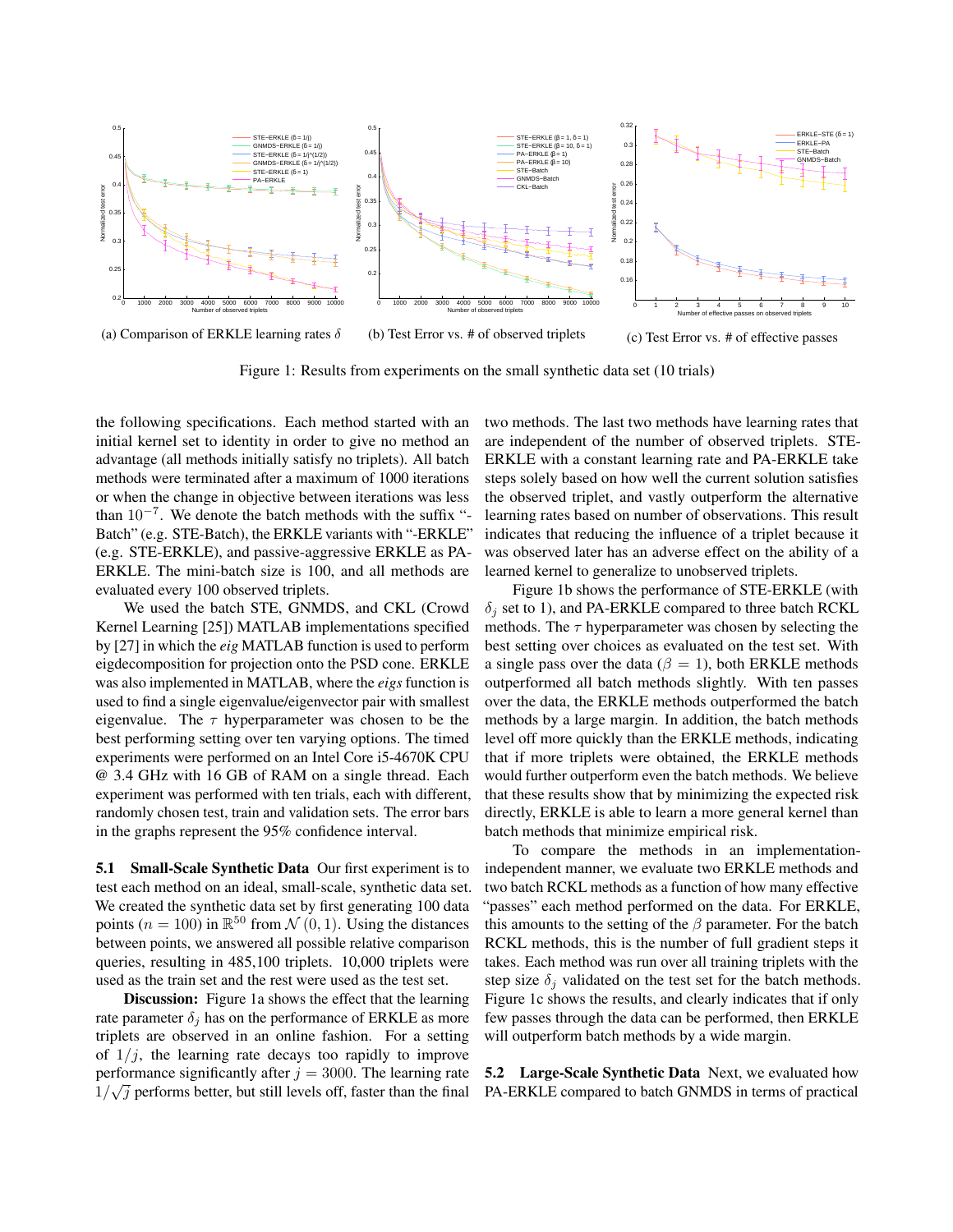

Figure 2: Results from experiments on the large-scale synthetic data set (5 trials)

run time on a large scale experiment. For this experiment, we generated 5,000 data points in the same manner as the small-scale synthetic data. For each of the 5 trials, 10,000 randomly generated triplets were used as the train set and 50,000 were used as the test set. The batch methods were run in mini-batches of 500 triplets due to time constraints. The hyperparameter  $\tau$  and the step size  $\delta_i$  were chosen as the settings that best performed on the test set.

**Discussion:** Figure 2a shows the cumulative run time of one pass of PA-ERKLE, and 1 and 2 steps of batch GNMDS. The times shown for the batch methods are for the best chosen  $\tau$  and not for the total time it took to find it. The figure shows that a single pass of PA-ERKLE is often significantly faster than a single gradient step of batch GNMDS. Two steps of GNMDS takes even longer. ERKLE can perform online updates much faster due to the efficient projection procedure as well as the ability to skip certain projections by estimating the lower bound. In this experiment, the mean number of eigenvalue/eigenvector computations over the 5 trials was 724.2 with a standard deviation of 3.7. Hence PA-ERKLE was able to skip the projection step roughly 93% of the time. Figure 2b depicts the test errors of each method. Initially, the batch methods perform better, but at around 2,500 triplets, PA-ERKLE outperforms the batch methods. This indicates that PA-ERKLE can produce truly online solutions in a single pass over the data, while maintaining competitive results with batch methods and having a faster run time.

5.3 Music Artist Similarity For the last two experiments we performed evaluations on real-world data sets. First, we performed an experiment using relative comparisons among popular music artists gathered from a web survey. The *aset400* data set [7] contains 16,385 relative comparisons over 412 artists. We randomly chose 10,000 triplets as the train set, 1,000 as the validation set for the  $\tau$  parameter, and the rest were used as the test set. The aset400 data set presents a challenge not present in the synthetic data: It has a moderate amount of conflicting triplets, thus methods used in the evaluation must deal with noise within the data.

Discussion: Figure 3a shows how ERKLE and batch RCKL methods generalize to the test set. STE-ERKLE performs considerably worse than the other methods, most likely due to the noise in the observed triplets. The probability  $p_t^{\mathbf{K}}$  used in STE-ERKLE decays rapidly. Thus, triplets that are in agreement with previously obtained triplets do not influence the learned kernel greatly. However, a conflicting triplet will make STE-ERKLE perform a relatively more drastic update. PA-ERKLE, however, is much more robust to noise due to the minimal step size taken to satisfy a triplet. Because of this, PA-ERKLE performs as well as the batch methods and often better when multiple passes are taken.

Figure 3b shows the training errors of each method. We use normalized training error as an objective-independent measure of how well each method fits to the observed triplets. The STE-ERKLE models are greatly effected by the presence of conflicts in that they do not learn a kernel that fits to a large number of the observed triplets. PA-ERKLE, on the other hand, is able to fit better to the set of observed triplets.

As previously discussed, dissimilar from batch methods ERKLE does not use trace regularization. Experimentally, however, we nevertheless find that our method outperforms batch methods that use trace regularization, in either producing low-rank or high-rank kernels. To demonstrate this, in Figure 3c we plot the ranks of the kernels learned by the batch methods. In our experiments, the range of potential  $\tau$  values was set so that the batch methods never chose either the upper or lower bound. We did this to ensure that the range of regularization options were sufficiently strict or lenient. We observe that the batch methods generally produce low-rank kernels under a small number of triplets, but as the number of triplets are observed the rank increases. Our method is able to better generalize without using trace regularization, regardless of the preferred rank, due to the PA updates only satisfying triplets to the necessary extent.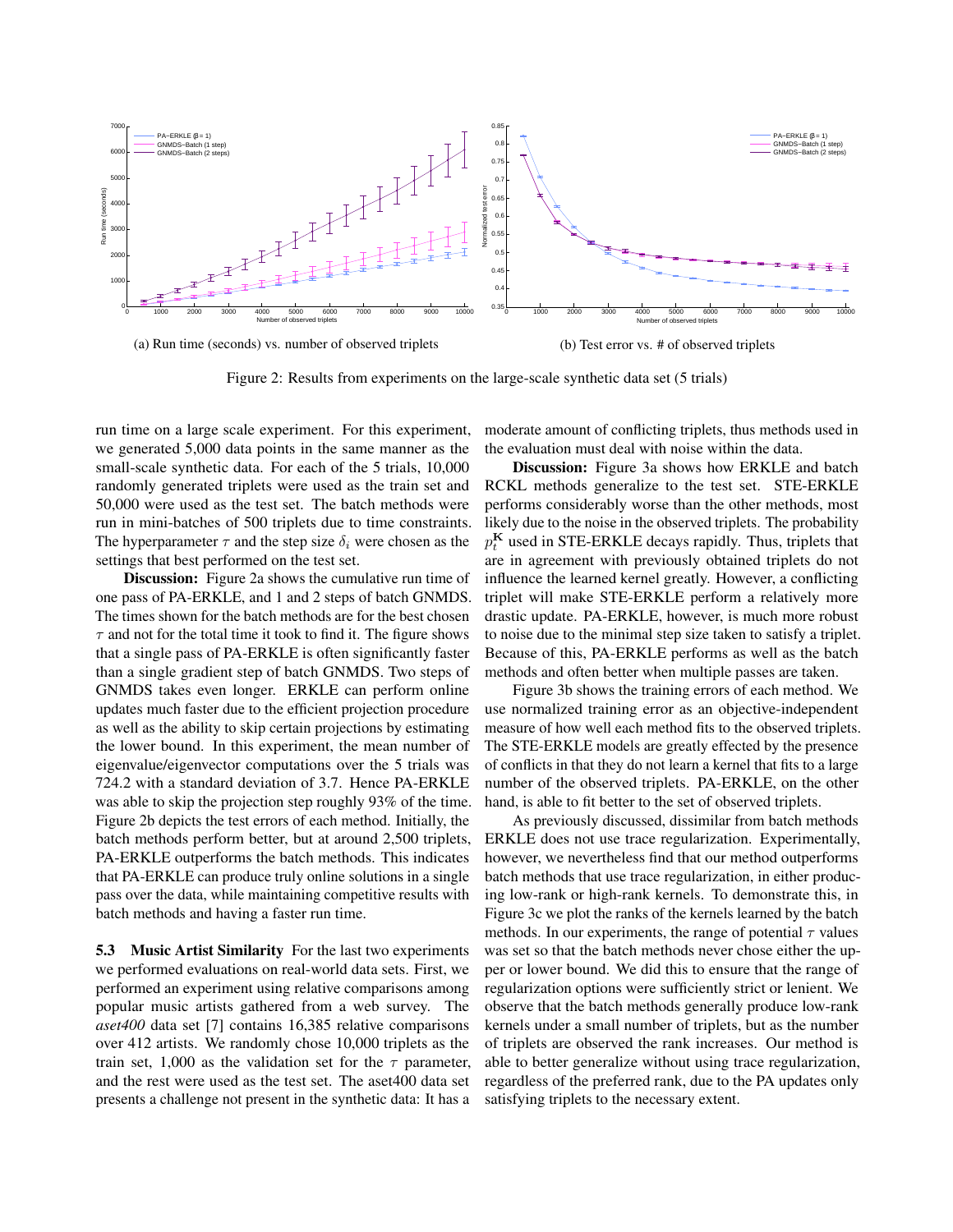

(a) Test error vs. number of observed triplets (b) Train error vs. # of observed triplets (c) Kernel rank vs. # of observed triplets

Figure 3: Results from experiments on the aset400 data set (10 trials)

5.4 Outdoor Scene Similarity Our final experiment used triplets over 200 randomly chosen images of scenes from the Outdoor Scene Recognition (OSR) data set [19]. Relative comparison queries were posed to 20 people via an online system. After an initial 1200 randomly chosen queries were answered , 20 "rounds" of 200 triplets were chosen according to the adaptive selection criterion in [25], resulting in 3,600 total triplets. For each trial of this experiment, 1,000 triplets were randomly chosen as the test set, 1,000 as the train set, and 600 as the validation set for  $\tau$ . This experiment is especially challenging for two reasons. First, this is the smallest experiment in terms of triplets, highlighting how the methods perform with little feedback. In addition, the adaptive selection algorithm chooses queries with the highest information gain, hence, the triplets are intentionally chosen to give disparate information about how the objects relate.

Discussion: Figure 4a depicts test errors on each method. We observe that STE-ERKLE consistently outperforms STE-Batch, and in particular STE-ERKLE performs well under a small number of triplets relative to all other methods. PA-ERKLE is comparable or outperforms its batch counterpart in GNMDS-Batch, given enough triplets (at least 500). However, PA-ERKLE performs quite well in training error compared to all other methods, indicating that even in such a challenging scenario, the passive-aggressive update scheme minimally interferes with previously obtained triplets.

#### 6 Conclusion and Future Work

In this work, we developed a method to learn a PSD kernel matrix from relative comparisons given in an online fashion. By taking advantage of the sparse and low-rank structure of the online formulation, we show how to take stochastic gradient descent updates of complexity  $O(n^2)$ . We show how passive-aggressive online learning benefits our method in terms of generalizing to unseen triplets, and in conjunction with the stochastic gradient structure, enables us to perform a small number of necessary PSD projections in practice.

Experimentally, we show on synthetic and real-world data that our method learns kernels that generalize as well and often better to held out relative comparisons than batch methods, while demonstrating improved run-time performance.

For future work, we wish to improve online RCKL in three ways. First, will explore the use of online trace regularization. If trace regularization is naively applied to the stochastic gradient in (4.9), the update becomes fullrank and our efficient projection procedure cannot be used. However, an efficient update scheme should be possible if the kernel itself is low-rank. We will investigate novel methods for appropriately weighting the trace in an online manner, so that we are consistent with the parameter-free property of PA-ERKLE. Second, PA-ERKLE performed well in our experiments with moderate triplet noise, however, it could be beneficial to explicitly handle conflicting triplets when they are observed. This can be done out of model using a denoising method [17], or in model using a threshold on the passive-aggressive learning rate. Third, while we improve the run time of RCKL methods in this work, ERKLE still cannot be practically applied to a web-scale [26] number of objects. To this end, we will investigate how to further improve the run-time of our method. Finally, one of the main benefits of having an online learning algorithm is the natural application of active learning methods. Prior work has proposed an adaptive selection scheme which operates in mini-batches [25]; however, such a scheme is too expensive to be applied online. We will investigate novel adaptive triplet selection methods which are both efficient and informative.

#### References

- [1] S. Agarwal, J. Wills, L. Cayton, G. Lanckriet, D.J. Kriegman, and S.J. Belongie. Generalized non-metric multidimensional scaling. In *AISTATS*, 2007.
- [2] A. Bordes, N. Usunier, and L. Bottou. Sequence labelling svms trained in one pass. In *Machine Learning and Knowledge Discovery in Databases*, pages 146–161. Springer, 2008.